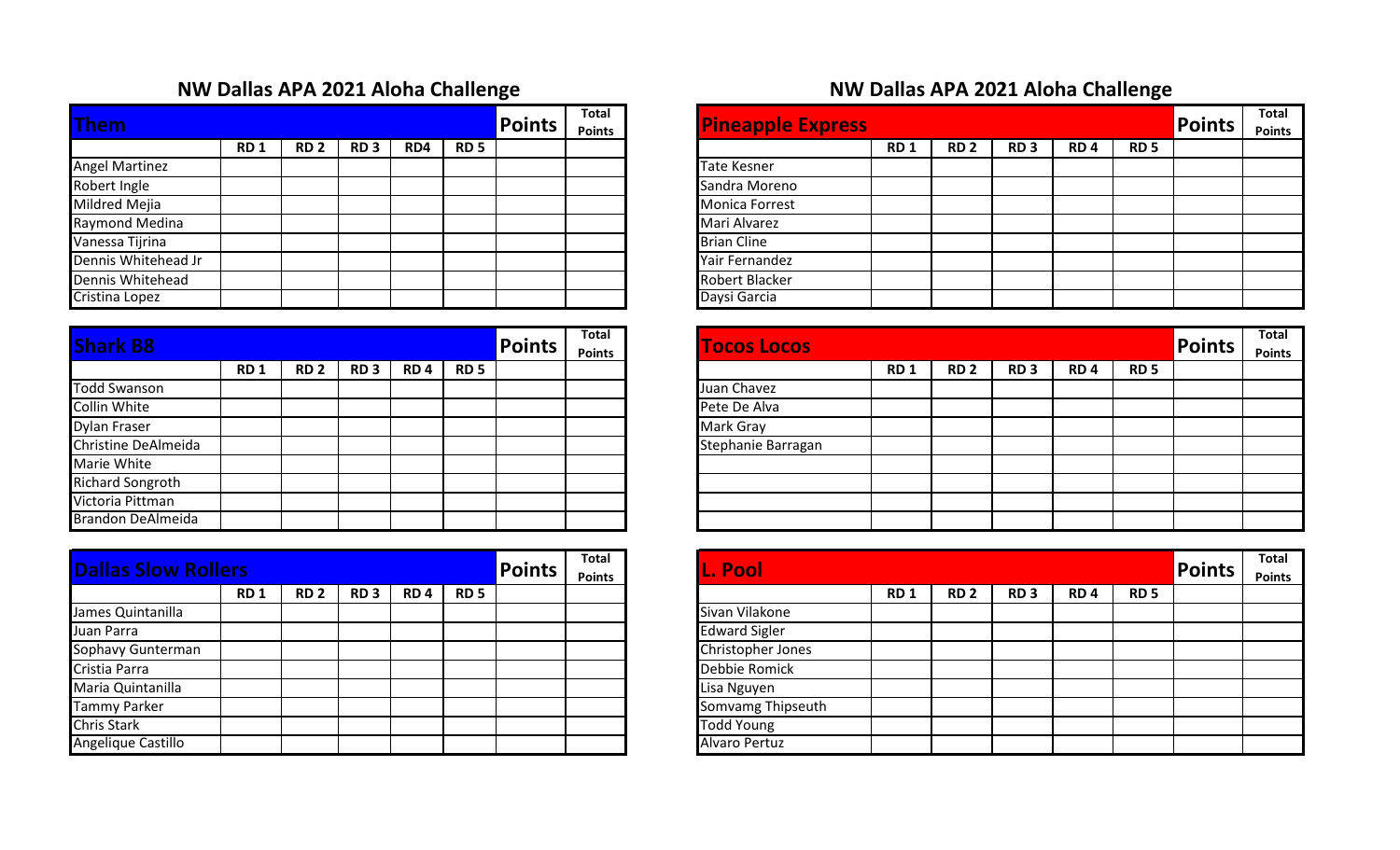| <b>Figure It Out</b>   |            |                 |                 |      |        | <b>Points</b> | <b>Total</b>  |
|------------------------|------------|-----------------|-----------------|------|--------|---------------|---------------|
|                        | <b>RD1</b> | RD <sub>2</sub> | RD <sub>3</sub> | Rd 4 | $Rd$ 5 |               | <b>Points</b> |
| <b>Hunter Hill</b>     |            |                 |                 |      |        |               |               |
| Julie Ong              |            |                 |                 |      |        |               |               |
| <b>Noah Carslon</b>    |            |                 |                 |      |        |               |               |
| Lena Pavlova           |            |                 |                 |      |        |               |               |
| Kristen Riley          |            |                 |                 |      |        |               |               |
| <b>Stacy McCommons</b> |            |                 |                 |      |        |               |               |
| <b>Renee Putrino</b>   |            |                 |                 |      |        |               |               |
| Veronica Garcia        |            |                 |                 |      |        |               |               |

| <b>Balls Deep</b>      |            |                 |                 |      |      | <b>Points</b> | Total<br><b>Points</b> | <b>Work Harder Play Harder</b> |            |
|------------------------|------------|-----------------|-----------------|------|------|---------------|------------------------|--------------------------------|------------|
|                        | <b>RD1</b> | RD <sub>2</sub> | RD <sub>3</sub> | Rd 4 | Rd 5 |               |                        |                                | <b>RD1</b> |
| James Killel           |            |                 |                 |      |      |               |                        | Sophia Cordova                 |            |
| <b>Curtis Breacher</b> |            |                 |                 |      |      |               |                        | Melissa Peterson               |            |
| David Nelson           |            |                 |                 |      |      |               |                        | <b>Sally Garza</b>             |            |
| <b>Matthew Hawkins</b> |            |                 |                 |      |      |               |                        | <b>Daniel Frier</b>            |            |
| Suzanne Hurt           |            |                 |                 |      |      |               |                        | Leslie Flanagan                |            |
| <b>Edwin Parker</b>    |            |                 |                 |      |      |               |                        | Jerry Flanagan                 |            |
| Cody Maupin            |            |                 |                 |      |      |               |                        | <b>Mike Karsner</b>            |            |
|                        |            |                 |                 |      |      |               |                        | John Holmes                    |            |

| <b>Bye</b> |            |                 |                 |      |      | Points | Total<br>Points | <b>Bye</b> |
|------------|------------|-----------------|-----------------|------|------|--------|-----------------|------------|
|            | <b>RD1</b> | RD <sub>2</sub> | RD <sub>3</sub> | Rd 4 | Rd 5 |        |                 |            |
|            |            |                 |                 |      |      |        |                 |            |
|            |            |                 |                 |      |      |        |                 |            |
|            |            |                 |                 |      |      |        |                 |            |
|            |            |                 |                 |      |      |        |                 |            |
|            |            |                 |                 |      |      |        |                 |            |
|            |            |                 |                 |      |      |        |                 |            |
|            |            |                 |                 |      |      |        |                 |            |
|            |            |                 |                 |      |      |        |                 |            |

|                 |             |                 |      |     | <b>Points</b> | Total<br><b>Points</b> | <b>Motley Cues</b>    |            |             |                 |                 |             | <b>Points</b> | <b>Total</b><br><b>Points</b> |
|-----------------|-------------|-----------------|------|-----|---------------|------------------------|-----------------------|------------|-------------|-----------------|-----------------|-------------|---------------|-------------------------------|
| RD <sub>1</sub> | <b>RD 2</b> | RD <sub>3</sub> | Rd 4 | Rd5 |               |                        | Carl Frazier          | <b>RD1</b> | <b>RD 2</b> | RD <sub>3</sub> | RD <sub>4</sub> | <b>RD 5</b> |               |                               |
|                 |             |                 |      |     |               |                        | <b>Timothy Cooper</b> |            |             |                 |                 |             |               |                               |
|                 |             |                 |      |     |               |                        | Nicholas Ady          |            |             |                 |                 |             |               |                               |
|                 |             |                 |      |     |               |                        | <b>Stephen Creech</b> |            |             |                 |                 |             |               |                               |
|                 |             |                 |      |     |               |                        | Chris Gryder          |            |             |                 |                 |             |               |                               |
|                 |             |                 |      |     |               |                        | Julie Griser          |            |             |                 |                 |             |               |                               |
|                 |             |                 |      |     |               |                        | Dana Hunter           |            |             |                 |                 |             |               |                               |
|                 |             |                 |      |     |               |                        | Joe Vasquez           |            |             |                 |                 |             |               |                               |
|                 |             |                 |      |     |               |                        |                       |            |             |                 |                 |             |               |                               |

|                 |                 |                 |      |     | <b>Points</b> | <b>Total</b><br><b>Points</b> | <b>Work Harder Play Harder</b> |            |             |                 |                 |             | <b>Points</b> | <b>Total</b><br><b>Points</b> |
|-----------------|-----------------|-----------------|------|-----|---------------|-------------------------------|--------------------------------|------------|-------------|-----------------|-----------------|-------------|---------------|-------------------------------|
| RD <sub>1</sub> | RD <sub>2</sub> | RD <sub>3</sub> | Rd 4 | Rd5 |               |                               |                                | <b>RD1</b> | <b>RD 2</b> | RD <sub>3</sub> | RD <sub>4</sub> | <b>RD 5</b> |               |                               |
|                 |                 |                 |      |     |               |                               | Sophia Cordova                 |            |             |                 |                 |             |               |                               |
|                 |                 |                 |      |     |               |                               | <b>Melissa Peterson</b>        |            |             |                 |                 |             |               |                               |
|                 |                 |                 |      |     |               |                               | Sally Garza                    |            |             |                 |                 |             |               |                               |
|                 |                 |                 |      |     |               |                               | <b>Daniel Frier</b>            |            |             |                 |                 |             |               |                               |
|                 |                 |                 |      |     |               |                               | Leslie Flanagan                |            |             |                 |                 |             |               |                               |
|                 |                 |                 |      |     |               |                               | Jerry Flanagan                 |            |             |                 |                 |             |               |                               |
|                 |                 |                 |      |     |               |                               | <b>Mike Karsner</b>            |            |             |                 |                 |             |               |                               |
|                 |                 |                 |      |     |               |                               | John Holmes                    |            |             |                 |                 |             |               |                               |

|             |                 |      |      | <b>Points</b> | <b>Total</b><br>Points |
|-------------|-----------------|------|------|---------------|------------------------|
| <b>RD 2</b> | RD <sub>3</sub> | Rd 4 | Rd 5 |               |                        |
|             |                 |      |      |               |                        |
|             |                 |      |      |               |                        |
|             |                 |      |      |               |                        |
|             |                 |      |      |               |                        |
|             |                 |      |      |               |                        |
|             |                 |      |      |               |                        |
|             |                 |      |      |               |                        |
|             |                 |      |      |               |                        |